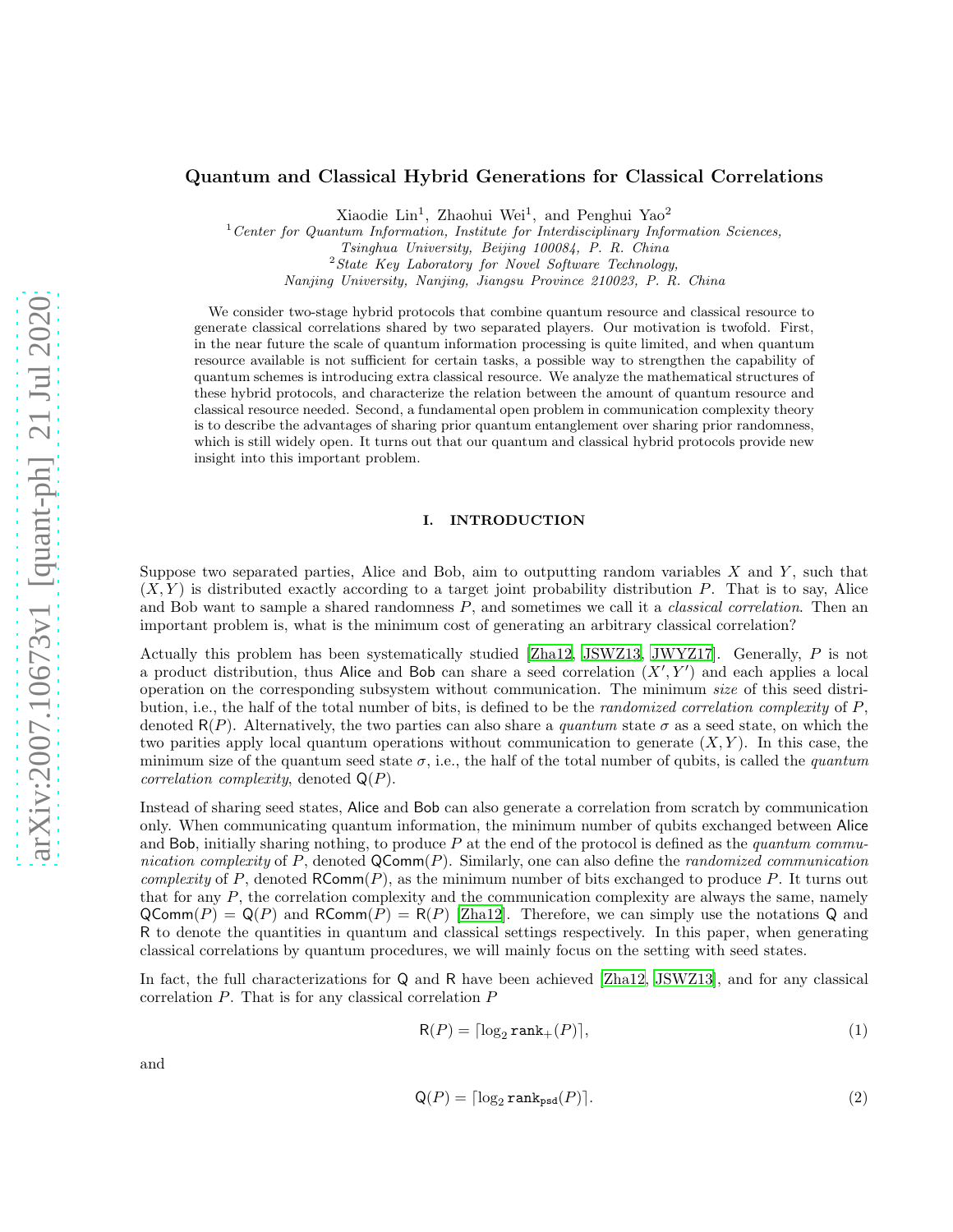Here for any nonnegative matrix  $P \in \mathbb{R}^{n \times m}_+$ ,  $\text{rank}_+(P)$  is the nonnegative rank, which is defined as the minimum number r such that  $P$  can be decomposed as the summation of r nonnegative matrices of rank 1. And rank<sub>psd</sub> $(P)$  is the positive semi-definite rank (PSD-rank), which is the minimum r such that there are  $r \times r$  positive semi-definite matrices  $C_x$ ,  $D_y \in \mathbb{C}^{r \times r}$ , satisfying that  $P(x, y) = \text{tr}(C_x D_y)$ , for all x and y  $[FMP+12, FGP+15].$  $[FMP+12, FGP+15].$  $[FMP+12, FGP+15].$  $[FMP+12, FGP+15].$ 

It can be shown that the gap between nonnegative ranks and PSD-ranks can be huge, and this therefore reveals the remarkable advantages of quantum schemes in generating classical correlations. For example, consider the following  $2^n \times 2^n$  matrix  $M \in \mathbb{R}_+^{2^n \times 2^n}$  with rows and columns indexed by *n*-bit strings a and b, and real nonnegative entries  $M_{ab} := (1 - a^{\dagger}b)^2$ , where  $a^{\dagger}b$  is the mod 2 inner product between a and b. Then we have the following conclusions.

Fact 1 ([\[FMP](#page-11-2)<sup>+</sup>12]). It holds that  $\text{rank}_+(M) = 2^{\Omega(n)}$  and  $\text{rank}_{psd}(M) = O(n)$ .

Though quantum advantages can be huge, and extraordinary progress has been achieved on physical implementation of quantum computation, it is widely believed that the availability of large scale quantum computers is still far [\[AAB](#page-11-4)<sup>+</sup>19, [Pre18\]](#page-11-5). As a consequence, in the near future the scale of quantum information processing, especially the scale of entanglement, is quite limited, say dozens or hundreds of qubits. Therefore, for some realistic classical correlations P, it is possible that  $\lceil \log_2 \text{rank}_{\text{psd}}(P) \rceil$ , the necessary size of a shared seed quantum state that produces P according to [\[JSWZ13\]](#page-11-0) exceeds the size that we can physically realize. In this situation, a natural question is, can we design a proper quantum and classical hybrid protocol to generate  $P$  in such a way that, it not only fulfills the task completely, but also fully exploits the potential of our quantum capability? In this manuscript, by looking into the rich mathematical structures of quantum and classical hybrid protocols, we will give a positive answer to the above question.

Particularly, we first consider the case that the only restriction on our capability to manipulate quantum states is the scale, which means we can require any quantum states whenever we want as long as their size is within our means, which may depend on the classical messages exchanged. Then we prove that if a hybrid protocol has to be utilized to generate a large classical correlation P, the protocol can be fully characterized by a concept called k-block positive semi-definite ranks, which is essentially a generalization of the concept of PSD-ranks, and reveals the relation between the amount of classic resource needed and the quantum scale available. By looking into the rich mathematical structures of this new concept, we prove that the shortage of one single qubit may require a huge amount of classical resource to compensate, thus providing new evidences of quantum advantages in generating classical correlations. Furthermore, we also consider another setting with more rigorous restrictions on our freedom of exploiting quantum resource, i.e., in addition to the restricted quantum scale, only one quantum state is provided for the players and it is independent of classical messages. Based on the idea of entanglement transformation, we show that the second model actually has similar power with the first one.

In the meanwhile, our results are also related to a famous open problem in quantum communication complexity theory. Quantum communication complexity was introduced by Yao in [\[Yao93\]](#page-12-1), which investigates the advantages and limit of the communication complexity models when the players are allowed to exchanges quantum messages. Dozens of examples have been discovered that exhibit the advantages of quantumness (see [Gav20] and references therein) as well as numerous methods proving the lower bounds on quantum communication complexity have been established [LS09]. In the model introduced by Yao, the players may share classical random strings independent of the input before exchanging messages. This is named as the Yao's model. Thanks to Newman's theorem [\[New91\]](#page-11-6), we know that the shared randomness can only save at most  $O(\log n)$  bits communication, where n is the length of the inputs. Cleve and Buhrman in [\[CB97](#page-11-7)] introduced another model where the players are allowed to preshare arbitrary bipartite quantum states, which is named as the Cleve-Buhrman model. Using quantum teleportation  $[BBC^{+}93]$ , we may assume that the players in the Cleve-Buhrman model only exchange classical messages while the communication cost increases by at most factor 2.

A fundamental problem in communication complexity is how much communication can be saved if the players share entanglement. In other words, what is the largest separation between the Yao's model and the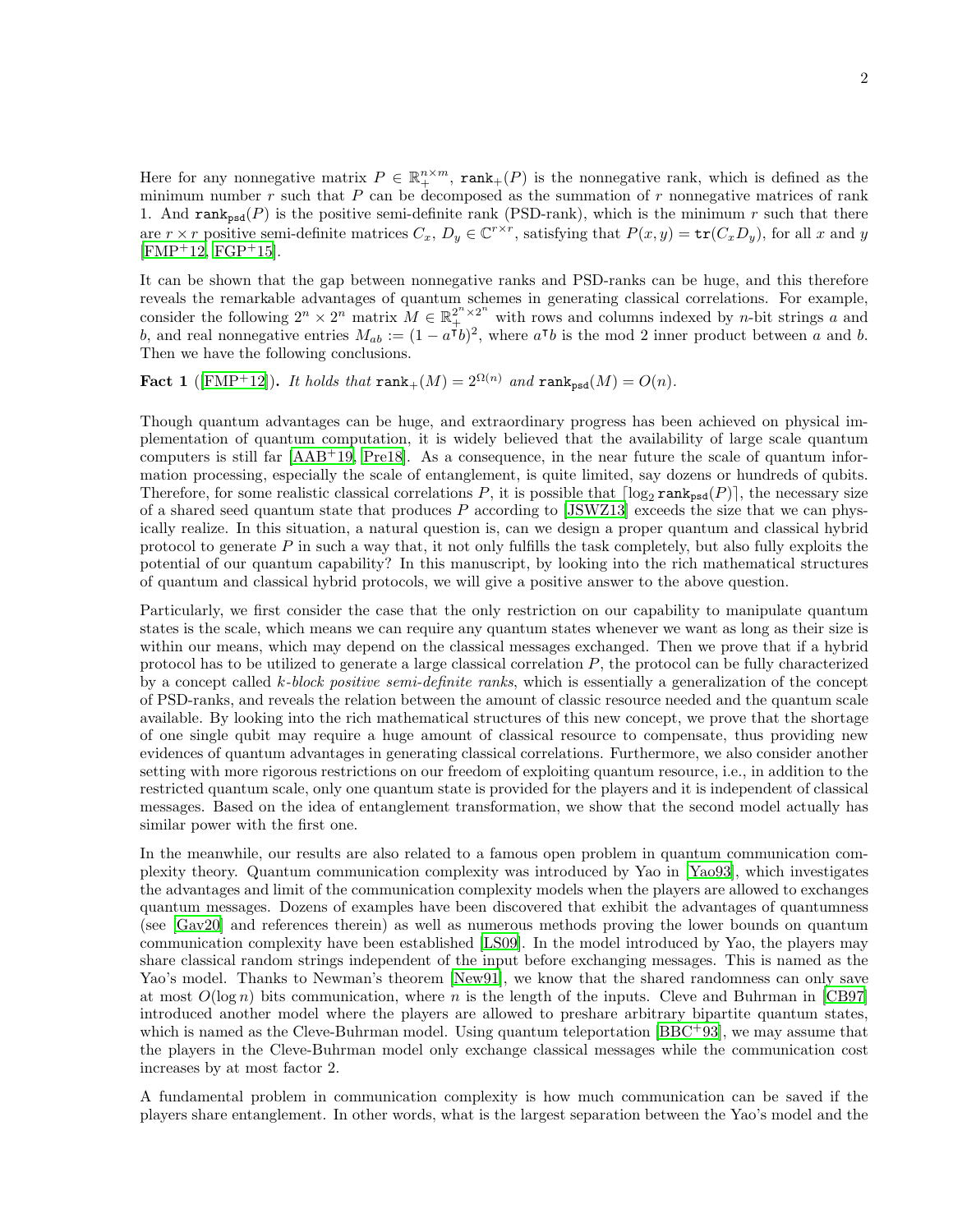Cleve-Buhrman model? The role of entanglement in quantum computing has always been a core topic in the theory of quantum computation, which is studied in various models of computation. In particular, it has been shown in a very recent breakthrough result  $|JNV^+20|$  that multi-prover interactive proof systems with sharing entanglement are able to decide the Halting problem, while the ones without sharing entanglement are in NEXP [\[BFL91](#page-11-10)]. However, little is known about the power of entanglement in communication complexity. Indeed, till now we do not have any nontrivial upper bound on the separation between the Yao's model and the Cleve-Burhman model. Meanwhile, we are not aware of any example that exhibiting a super-constant separation between these two models as well. In this paper, our results provide more facts on the power of entanglement in the context of generating classical correlation, which show that sharing entanglement can save the classical communication significantly, and thus hopefully shed a new light on this widely open problem.

## II. THE HYBRID PROTOCOLS

Recall that for convenience we define the size of a bipartite distribution as the half of the total number of bits. Similarly, the size of a bipartite quantum state is the half of the total number of qubits. We suppose the largest bipartite quantum system we can manipulate has a size of s qubits, and for convenience we call it quantum capability. We now consider a target classical correlation  $P \in \mathbb{R}^{n \times m}_+$  with  $s < \lceil \log_2 \text{rank}_{\text{psd}}(P) \rceil$ . Clearly, we cannot generate  $P$  using a purely quantum scheme.

Therefore, we turn to analyze the possibility that combine quantum power and classical power together. To make the hybrid protocol valuable, we hope the extra classical cost needed will be dramatically smaller than that of a pure classical protocol. In the meantime, as we have different ways to combine quantum subprotocols and classical ones for hybrid protocols in principle, we now analyze two main possibilities as below.

#### A. The classical-quantum hybrid

Suppose the target classical correlation can be expressed as a linear combination of two other ones, i.e.,  $P = \frac{1}{2}P_1 + \frac{1}{2}P_2$ , where  $P_1$  and  $P_2$  are nonnegative matrices. Then one can easily construct examples with  $T = 2^{1}$   $\frac{1}{2}$   $\frac{2}{2}$ , where  $T_1$  and  $T_2$  are homogaved matrices. Then one can easily construct examples with  $\text{rank}_{\text{psd}}(P_1)$  <  $\text{rank}_{\text{psd}}(P)$  and  $\text{rank}_{\text{psd}}(P_2)$  <  $\text{rank}_{\text{psd}}(P)$ , which inspires us t hybrid protocol. Assume  $P = \sum_{i \in I} p_i P_i$ , where  $\{p_i\}$  is a probability distribution on  $i \in I$ , and for any  $i \in I$ ,  $P_i \in \mathbb{R}^{n \times m}_{+}$  is a classical correlation with  $\lceil \log_2 \text{rank}_{psd}(P_i) \rceil \leq s$ , then Alice and Bob can produce a sampling of P as below. They first sample a shared output  $i \in I$  classically according to the probability distribution  $\{p_i\}$ , then one of them prepares a bipartite quantum state  $\rho_i$  that can serve as a seed state to produce  $P_i$ and sends half of the qubits to the other party by quantum communication, which is within the quantum capability. After that, they generate a classical correlation  $P_i$  by performing local measurements on  $\rho_i$  like in a purely quantum protocol. Since  $\sum_{i\in I} p_i P_i = P$ , overall the hybrid protocol generates exactly the target classical correlation P.

Since in the first stage of the protocol Alice and Bob sample  $i \in I$ , we call this a *classical-quantum hybrid* protocol. Here the classical cost is  $c = \lfloor \log_2 |I| \rfloor$  bits, and the quantum cost is  $q = \max_i \text{size}(\rho_i)$  qubits. Since it holds that  $q \leq s$ , the current hybrid protocol can generate the target correlation P within the quantum capability. Below is a simple example that demonstrates this idea.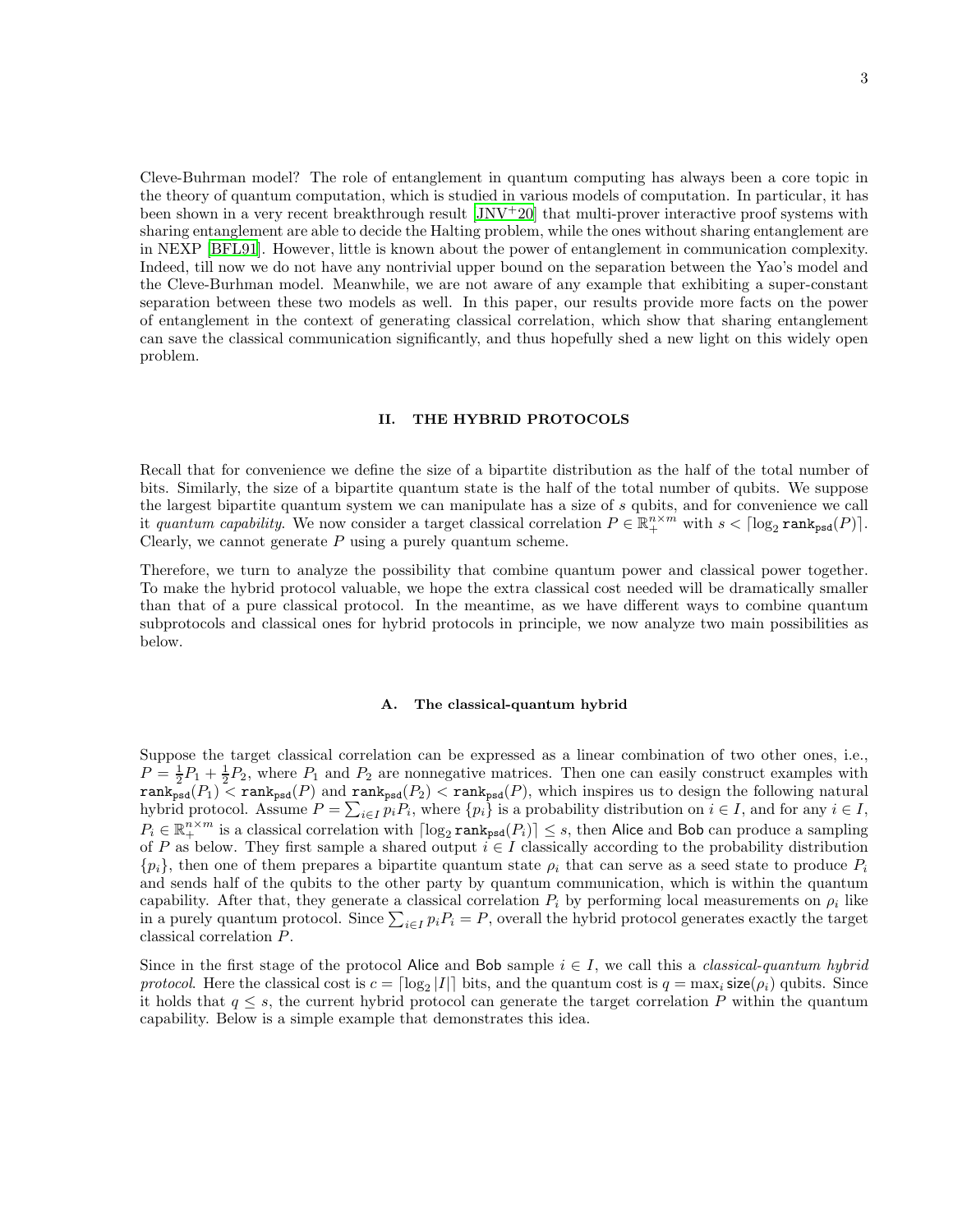Let

<span id="page-3-0"></span>
$$
P = \frac{1}{2^k} \begin{bmatrix} P_1 & & & \\ & P_2 & & \\ & & \ddots & \\ & & & P_{2^k} \end{bmatrix},
$$
 (3)

where  $2^k \cdot P \in \mathbb{R}_+^{2^k n \times 2^k m}$  is a block diagonal matrix, and for the convenience of later discussion, we denote it by  $diag(P_1, P_2, ..., P_{2^k})$ . For each  $i \in [2^k]$ , suppose  $P_i \in \mathbb{R}^{n \times m}_{+}$  is a classical correlation satisfying  $\text{rank}_{psd}(P_i)$  $2<sup>s</sup>$ . Then it can be seen that  $P$ , as a classical correlation, cannot be produced using a purely quantum protocol, as the current quantum capability s is smaller than  $\lceil \log_2 \text{rank}_{\text{psd}}(P) \rceil = k + s$ . However, we can generate it using a hybrid protocol, where in the first stage it takes them classical communication of k bits to sample  $i \in [2^k]$ , then they consume a shared quantum state of size s qubits to generate the corresponding  $P_i$ . As long as they adjust the output labels properly, the overall output will be exactly a sample of  $P$ .

As pointed out before, examples of  $P_i$  exist such that  $\text{rank}_+(P_i) \gg 2^s$ , i.e., when sampling  $P_i$  quantum schemes enjoy remarkable advantages over classical ones. If this is the case, though we cannot produce P using a purely quantum scheme directly, such a hybrid protocol may decrease the amount of classical resource dramatically.

Due to the above example, we are tempted to consider the following realistic problem. Still assume our quantum capability is known to be s, and the target classical correlation P satisfies  $s < \lceil \log_2 \text{rank}_{\text{psd}}(P) \rceil$ . Then if we choose to generate P using a classical-quantum hybrid protocol, what is the least amount of extra classical resource needed? Or, to put it another way, given an arbitrary classical correlation P, what is the minimum number  $m$  such that  $P$  can be expressed as the summation of  $m$  nonnegative matrices with PSD-rank not larger than  $2^{s}$ ? To answer this question, we first introduce the following definition, which is a generalization of the concept of PSD-rank.

**Definition 2.** A k-block positive semi-definite factorization of a nonnegative matrix  $P \in \mathbb{R}_+^{n \times m}$  is a collection of positive semi-definite matrices  $C_i = \text{diag}(C_i^1, ..., C_i^r), D_j = \text{diag}(D_j^1, ..., D_j^r) \in \mathbb{C}^{kr \times kr}$  that satisfy

$$
P_{ij} = \text{tr}(C_i D_j) = \sum_{l=1}^r \text{tr}(C_i^l D_j^l), \ i = 1, ..., n, \ j = 1...,m,
$$

where  $C_i^l, D_j^l \in \mathbb{C}^{k \times k}$  for each i, j, and l. And the k-block positive semi-definite rank, denoted  $\text{rank}_{\text{psd}}^{(k)}(P)$ , is defined as the smallest integer  $r$  for which such a k-block positive semi-definite factorization exists.

We now prove that the question asked above is perfectly answered by the concept of  $2<sup>s</sup>$ -block semi-definite ranks, where the corresponding classical-quantum hybrid protocol is exactly characterized by an optimal 2 s -block positive semi-definite factorization.

Theorem 3. Suppose the quantum capability is s qubits. Then the minimum amount of classical communication needed in a classical-quantum hybrid protocol producing P is exactly  $\lceil \log_2 \text{rank}_{\text{psd}}^{(2^s)}(P) \rceil$  bits.

*Proof.* Suppose the minimal classical cost is c bits. Then we have a factorization  $P(x, y) = \sum_{i=1}^{2^c} p_i P_i(x, y)$ , where  $\{p_i\}$  is a probability distribution on  $i \in [2^c]$ , and each correlation  $P_i$  can be generated by quantum communication of  $\lceil \log_2 \text{rank}_{\text{psd}}(P_i) \rceil \leq s$  qubits with a purely quantum protocol. Suppose a positive semidefinite factorization of  $P_i$  is  $P_i(x,y) = \text{tr}(C_x^i D_y^i)$ , where without loss of generality  $C_x^i, D_y^i$  can be chosen as positive semi-definite matrices of size  $2^s \times 2^s$  for any  $x \in [n], y \in [m]$ . Let  $C_x = \text{diag}(p_1 C_x^1, ..., p_{2c} C_x^{2c})$  $\binom{2^c}{x}$ and  $D_y = \text{diag}(D_y^1, ..., D_y^{2c})$  $y^2$ ). Then it can be seen that  $C_x$  and  $D_y$  are block diagonal positive semi-definite matrices with each block of size  $2^s \times 2^s$ , and furthermore,  $P(x,y) = \text{tr}(C_x D_y)$  for any  $x \in [n], y \in [m]$ . Therefore, it holds that  $\text{rank}_{\text{psd}}^{(2^s)}(P) \leq 2^c$ , i.e.,  $\lceil \log_2 \text{rank}_{\text{psd}}^{(2^s)}(P) \rceil \leq c$ .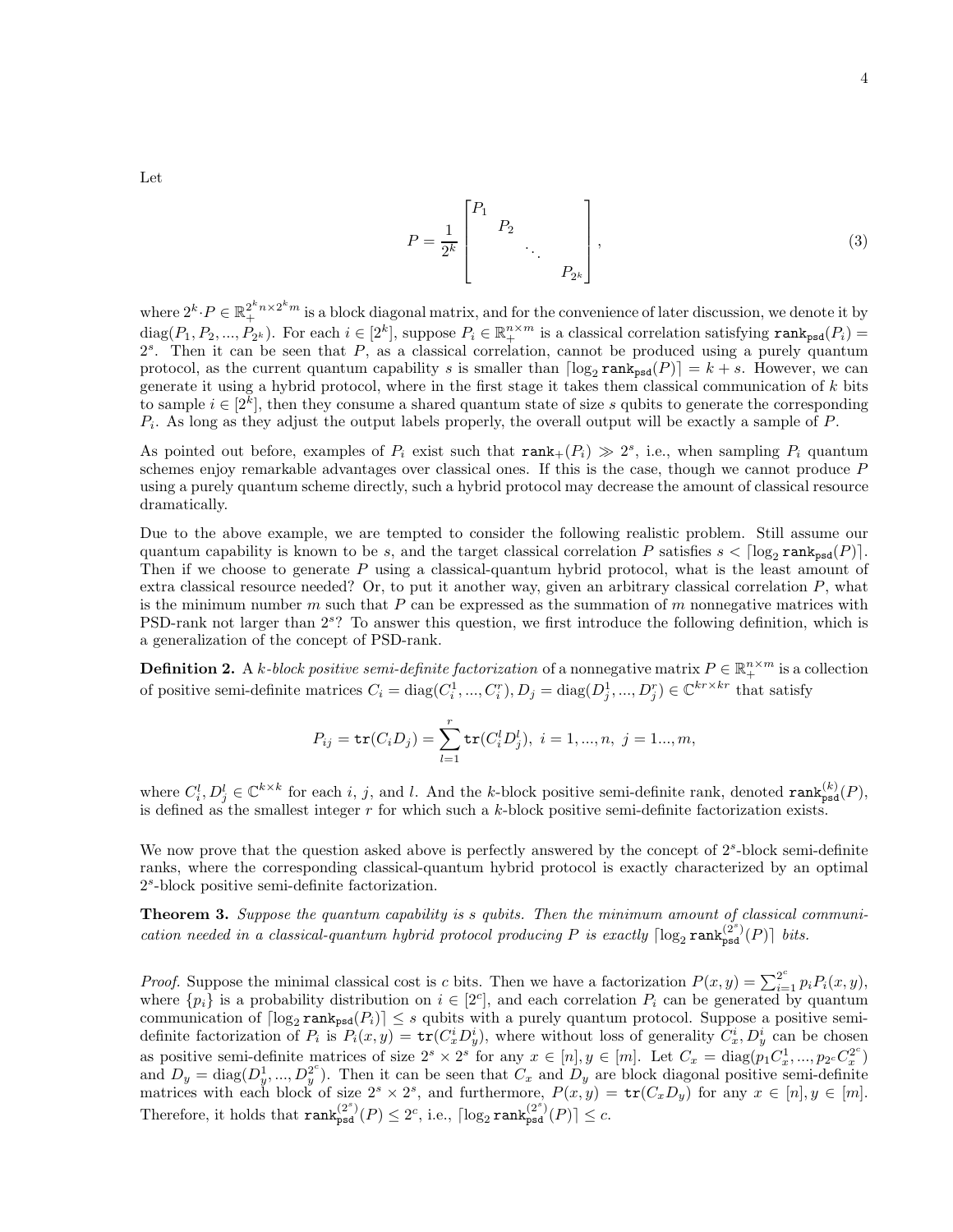On the other hand, suppose  $r = \text{rank}_{\text{psd}}^{(2^s)}(P)$ . Then one can find block diagonal positive semi-definite matrices  $C_x$  and  $D_y$  of block size  $2^s \times 2^s$  such that  $P(x, y) = \text{tr}(C_x D_y)$  for any  $x \in [n], y \in [m]$ . That is to say, we can suppose  $C_x = diag(C_x^1, ..., C_x^r)$  and  $D_y = diag(D_y^1, ..., D_y^r)$ , where  $C_x^i$  and  $D_y^i$  are positive semi-definite matrices of size  $2^s \times 2^s$  for any  $i \in [r]$ . Define  $P_i$  to be the classical correlation  $Q_i/||Q_i||_1$ , where  $Q_i \in \mathbb{R}_+^{n \times m}$  and  $Q_i(x, y) = \text{tr}(C_x^i D_y^i)$  for any  $x \in [n], y \in [m]$ . Note that this is well-defined: If we let  $p_i = ||Q_i||_1$ , then  $p_i > 0$  according to the definition of  $2<sup>s</sup>$ -block diagonal positive semi-definite rank. Then it is not hard to see that  $P = \sum_{i=1}^{r} p_i P_i$ , and for each  $i \in [r]$ , it holds that  $\text{rank}_{psd}(P_i) \leq 2^s$ . Therefore, one can design a classical-quantum hybrid protocol to generate  $P$  corresponding to this factorization, where the cost of classical communication is  $\lceil \log_2 r \rceil$ , implying that  $c \leq \lceil \log_2 \operatorname{rank}_{\text{psd}}^{(2^s)}(P) \rceil$ .  $\Box$ 

In real-life implementations of sampling  $P \in \mathbb{R}^{n \times m}_+$ , we often allow a small deviation of  $\epsilon$ , which suggests us define an approximate version of  $k$ -block positive semi-definite rank, that is,

$$
\operatorname{rank}_{\mathrm{psd},\epsilon}^{(k)}(P) \equiv \min\{\operatorname{rank}_{\mathrm{psd}}^{(k)}(Q): \ Q \in \mathbb{R}_+^{n \times m} \text{ is a probability distribution and } ||P - Q||_1 \le \epsilon\},\qquad(4)
$$

where  $||P - Q||_1$  is the 1-norm of  $P - Q$ , i.e., the summation of the absolute values of all entries of  $P - Q$ . Then it can be seen that when tolerating a small additive error  $\epsilon$ , the cost of optimal classical-quantum protocol that samples  $P$  approximately is characterized by the corresponding approximate  $k$ -block positive semi-definite rank.

Therefore, we now know that given the quantum capability s qubits, suppose  $s < \lceil \log_2 \text{rank}_{psd}(P) \rceil$ , then in order to design a proper classical-quantum hybrid protocol generating  $P$ , estimating  $\text{rank}_{\text{psd}}^{(2^s)}(P)$  is crucial. In the rest of the current section, we will focus on the characterization of  $\text{rank}_{\text{psd}}^{(2^s)}(P)$ .

Firstly, according to the properties of ranks and PSD-ranks, we immediately have the following lower bounds for  $\text{rank}_{\text{psd}}^{(2^s)}(P)$ .

**Fact 4.** For any nonnegative matrix  $P \in \mathbb{R}_+^{n \times m}$  and any integer  $k \geq 1$ , it holds that

<span id="page-4-0"></span>
$$
\text{rank}_{\text{psd}}^{(k)}(P) \ge \frac{\text{rank}_{\text{psd}}(P)}{k}, \quad \text{rank}_{\text{psd},\epsilon}^{(k)}(P) \ge \frac{\text{rank}_{\text{psd},\epsilon}(P)}{k},\tag{5}
$$

and

<span id="page-4-1"></span>
$$
\operatorname{rank}_{\rm psd}^{(k)}(P) \ge \frac{\operatorname{rank}(P)}{k^2}, \quad \operatorname{rank}_{\rm psd, \epsilon}^{(k)}(P) \ge \frac{\operatorname{rank}_{\epsilon}(P)}{k^2},\tag{6}
$$

where  $\texttt{rank}_{\texttt{psd},\epsilon}(P)$  and  $\texttt{rank}_{\epsilon}(P)$  are the approximate PSD-rank and the approximate rank of P, respectively, *i.e.*,  $\text{rank}_{\text{psd},\epsilon}(P) \equiv \min\{\text{rank}_{\text{psd}}(Q) : Q \in \mathbb{R}_+^{n \times m} \text{ is a probability distribution and } ||P - Q||_1 \leq \epsilon\}$  and  $rank_{\epsilon}(P) \equiv \min\{rank(Q): Q \in \mathbb{R}_{+}^{n \times m} \text{ is a probability distribution and } ||P - Q||_{1} \leq \epsilon\}.$ 

The above two lower bounds on exact cases are tight. For example, let  $P$  be the classical correlation in Eq.[\(3\)](#page-3-0), then it holds that  $\text{rank}_{psd}(P) = 2^{s+k}$  and  $\text{rank}_{psd}^{(2^s)}(P) \leq 2^k$ , where the second fact comes from that we can decompose P into the summation of  $2^k$  classical correlations with each corresponding to one  $P_i$ . Hence  $\text{rank}_{\text{psd}}^{(2^s)}(P) \leq \text{rank}_{\text{psd}}(P)/2^s$ , and combined with Eq.[\(5\)](#page-4-0) this means that actually  $\text{rank}_{\text{psd}}^{(2^s)}(P)$  $rank_{psd}(P)/2^s = 2^k$ . Furthermore, if one chooses  $P_i$  such that  $rank(P_i) = rank_{psd}(P_i)^2 = 2^{2s}$  for any  $i \in [2^k]$ , then we have  $\text{rank}(P) = 2^{2s+c}$ , and  $\text{rank}_{\text{psd}}^{(2^s)}(P) = \text{rank}(P)/2^{2s}$ , implying that Eq.[\(6\)](#page-4-1) can also be tight. However, later we will see that in some cases these relations can be very loose.

We next turn to upper bounds for  $\text{rank}_{psd}^{(k)}(P)$ . It turns out that  $\text{rank}_{psd}^{(k)}(P)$  can be upper bounded by generalizing the idea in the example of  $Eq.(3)$  $Eq.(3)$ , and the notion of *combinatorial rectangle* proposed by Yao [\[Yao79\]](#page-11-11), which plays a key role in communication complexity theory. Suppose  $X \subseteq [n]$  and  $Y \subseteq [m]$ , then  $X \times Y$  pins down a submatrix of P, called a combinatorial rectangle. Then we define a partition of P to be a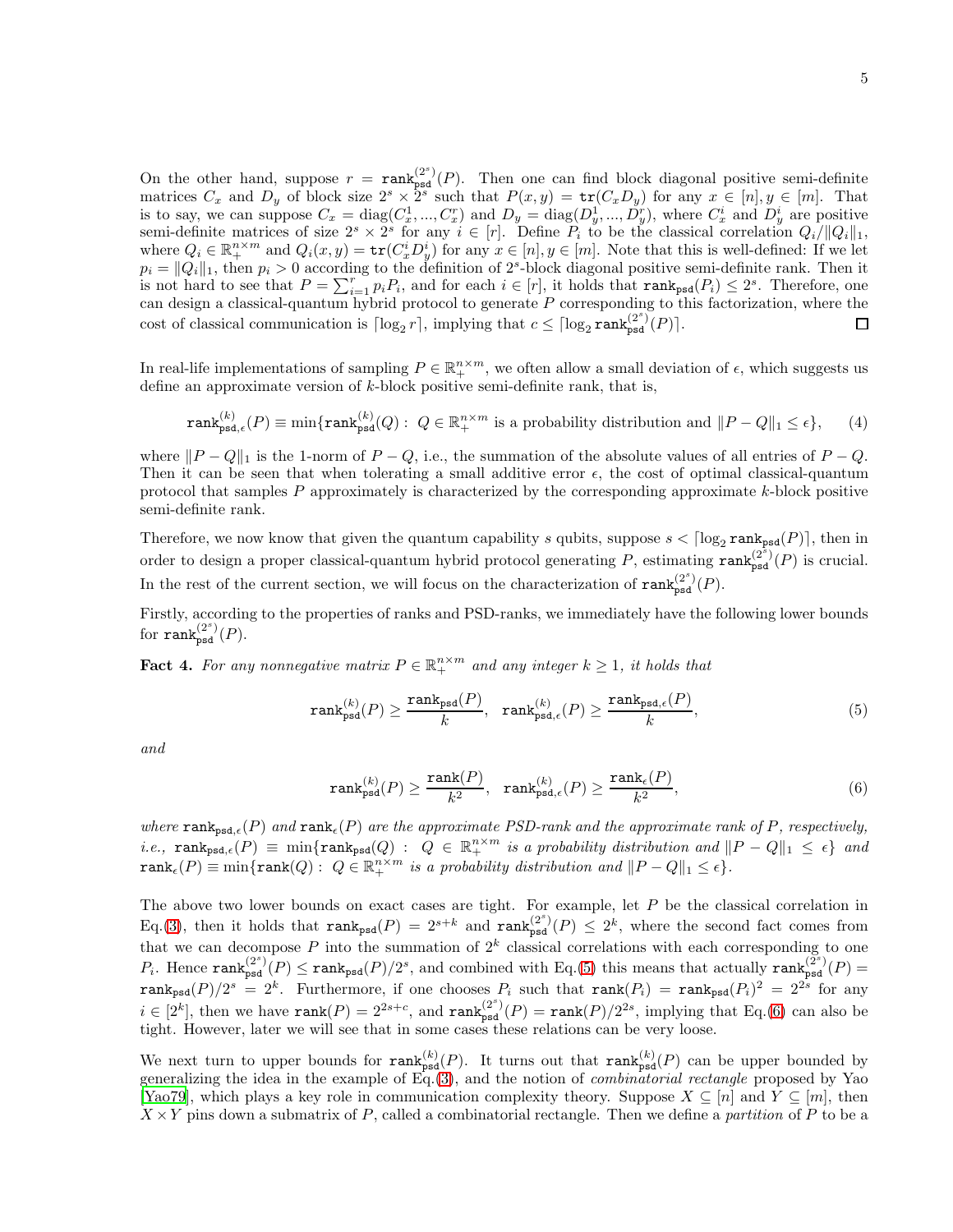series of nonzero combinatorial rectangles, where there is no overlap between any two of them and the union of all combinatorial rectangles contains all nonzero entries of P. If each combinatorial rectangle, regarded as a classical correlation after normalization, can be produced quantumly within the quantum capability, then P can be generated by a classical-quantum protocol as a probability mixture of these combinatorial rectangles. Naturally, in this situation we are interested in the size of the optimal partition of P, which has the minimum number of combinatorial rectangles with each within the quantum capability. For this, we make the following definition.

**Definition 5.** Let  $P \in \mathbb{R}_+^{n \times m}$  be a classical correlation. Define the k-**partition number** of P, denoted  $C^{k}(P)$ , as the minimum size of a partition of P with the property that each combinatorial rectangle has PSD-rank at most k. For convenience, we call these combinatorial rectangles a k-partition of P.

Then we have the following proposition.

**Proposition 6.** For any nonnegative matrix  $P \in \mathbb{R}^{n \times m}_+$  and any integer  $k \geq 1$ , it holds that

$$
\operatorname{rank}_{\text{psd}}^{(k)}(P) \le C^k(p). \tag{7}
$$

*Proof.* Suppose  $t = C^k(P)$ , and  $\{P_1, P_2, ..., P_t\}$  is an optimal k-**partition** of P. Define the weight of the *i*-th combinatorial rectangle is the summation of all its entries, denoted  $w_i$ . Then  $\sum_{i=1}^{t} w_i = 1$ , and  $\{w_i, i \in [t]\}$ is a valid probability distribution.

We expand the size of each  $P_i$  to be  $n \times m$  by adding zero entries with the positions of all nonzero entries the same as in P, which does not change its PSD-rank. For any  $i \in [t]$  suppose an optimal positive semi-definite factorization of  $P_i$  is  $P_i(x,y) = \text{tr}(C_x^i D_y^i)$ , where  $C_x^i, D_y^i$  are  $k \times k$  positive semi-definite matrices for any  $x \in [n], y \in [m]$ . Let  $C_x = \text{diag}(w_1 C_x^1, ..., w_t C_x^t)$  and  $D_y = \text{diag}(D_y^1, ..., D_y^t)$ . Then it can be seen that  $P(x, y) = \text{tr}(C_x D_y)$  for any  $x \in [n], y \in [m]$ . Therefore, it holds that  $\text{rank}_{\text{psd}}^{(k)}(P) \leq C^k(p)$ .  $\Box$ 

We now consider a specific example of this upper bound. Again we go back to the one in  $Eq.(3)$  $Eq.(3)$ , and we already know that in this case  $\text{rank}_{\text{psd}}^{(2^s)}(P) \leq 2^k$ . Inspired by this example, the above upper bound naturally gives the same result, which means the amount of classical resource needed to perform a classical-quantum hybrid generating P is at most k bits. In the meantime, note that  $\texttt{rank}_{psd}(P) = 2^{s+k}$ , that is to say, a purely quantum scheme producing P needs a shared quantum state of size  $s + k$  qubits. Therefore, it can be said that the k-bit classical resource involved in the classical-quantum protocol works quite efficiently, in the sense that it fulfills completely the task of the extra k-qubit quantum resource in a purely quantum scheme.

However, this is not always the case: It is possible that the effect of quantum resource of one single qubit needs a large amount of classical resource to compensate! Before exhibiting such an example, we would like to remark that this can be regarded as another angle to reveal the remarkable advantages of quantum resource over classical resource in generating correlations. Our example will be based on Euclidean distance matrices that have been extensively studied [\[LC10,](#page-11-12) [Hru12,](#page-11-13) [Shi19\]](#page-11-14).

**Definition 7.** (Euclidean Distance Matrix) Given *n* distinct real numbers  $c_1, ..., c_n$ , the corresponding Euclidean distance matrix (EDM) is the  $n \times n$  symmetric and nonnegative matrix  $Q(c_1, ..., c_n)$  whose  $(i, j)$ th entry  $q_{i,j}$  is defined by

$$
q_{ij} = (c_i - c_j)^2, \ i, j = 1, ..., n.
$$

Fact 8. [\[Shi19](#page-11-14)] There exist n distinct real numbers  $c_1, ..., c_n$  such that  $rank(Q_1) = 3$ ,  $rank_{psd}(Q_1) = 2$  and rank<sub>+</sub>( $Q_1$ )  $\geq 2\sqrt{n} - 2$ , where  $Q_1 = Q(c_1, ..., c_n)$ .

We choose such a  $Q_1$  with  $q_{i,j} > 0$  for any  $i \neq j$ , and let  $\tilde{Q}_1 = Q_1 / ||Q_1||_1$ , then  $\tilde{Q}_1$  is a classical correlatio,n with rank+ $(\tilde{Q}_1) \geq 2\sqrt{n} - 2$ . The above fact indicates that when generating  $\tilde{Q}_1$ , a quantum scheme enjoys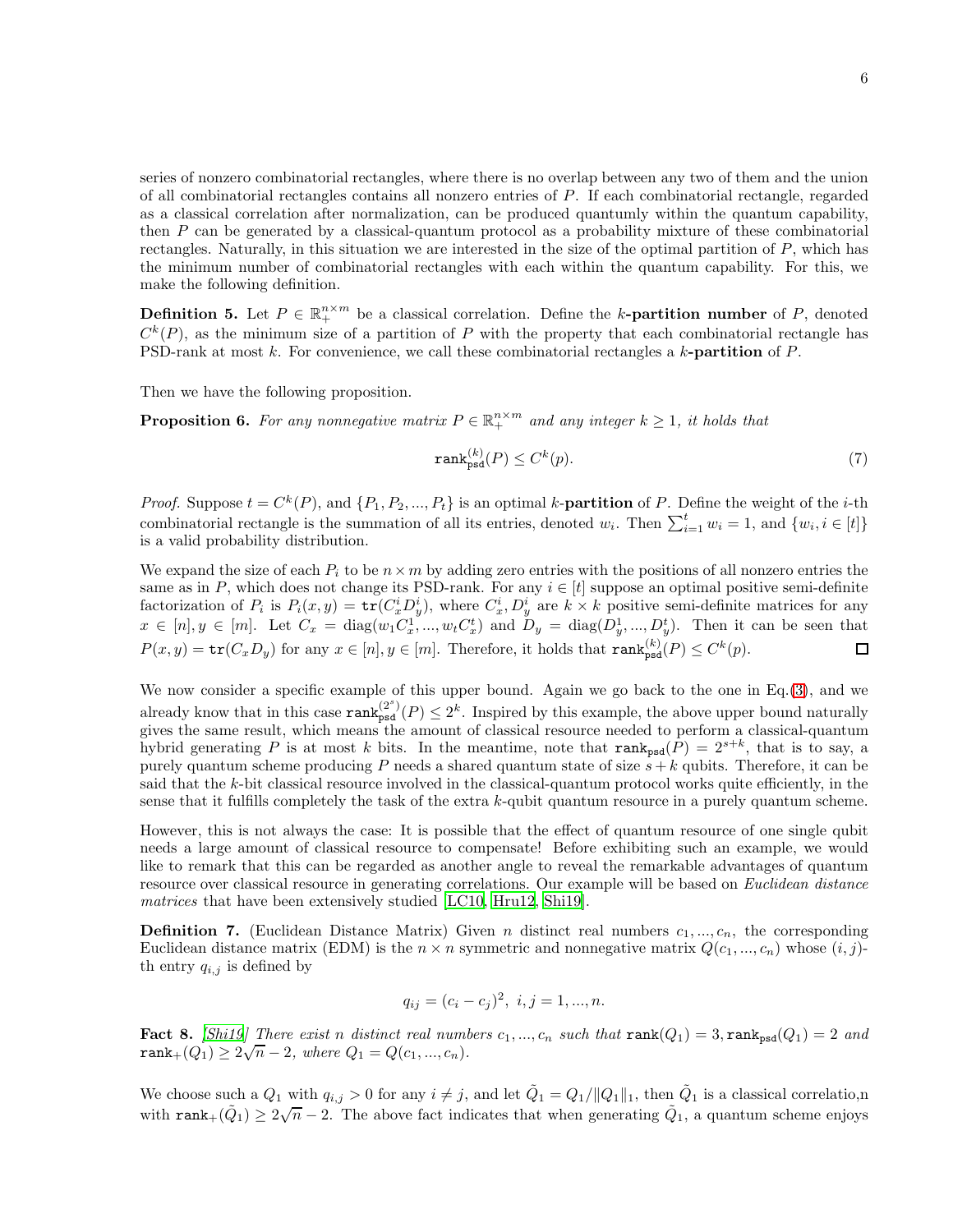remarkable advantages over any classical ones, as the cost of the former can be only one single qubit, while the latter needs at least classical resource of  $\lceil \log n \rceil$  bits.

We now consider  $\tilde{Q}_2 = \tilde{Q}_1 \otimes \tilde{Q}_1$ , which is a classical correlation of size  $n^2 \times n^2$ , and similarly for any positive  $\text{integer } k, \text{ we define } \tilde{Q}_k = \tilde{Q}_1^{\otimes k}. \text{ Since } \texttt{rank}_{\texttt{psd}}(A \otimes B) \leq \texttt{rank}_{\texttt{psd}}(A) \cdot \texttt{rank}_{\texttt{psd}}(B) \text{ for any nonnegative matrices}$ A and, B, we have that  $\text{rank}_{\text{psd}}(\tilde{Q}_2) \leq 4$  (actually it is not hard to see that  $\text{rank}_{\text{psd}}(\tilde{Q}_2) = 4$ ), thus a purely quantum scheme only needs a quantum seed of size 2 qubits to generate  $\tilde{Q}_2$ . To study classical-quantum hybrid protocols generating  $\tilde{Q}_2$ , we now assume that  $s = 1$ , i.e., our quantum capability is only one qubit, thus we cannot generate  $\tilde{Q}_2$  using a purely quantum scheme directly. Then we turn to classical-quantum hybrid protocols to produce  $\tilde{Q}_2$ , and we are interested in the minimum classical resource needed. According to Theorem 1, we have to estimate  $\lceil \log_2 \text{rank}_{\text{psd}}^{(2)}(\tilde{Q}_2) \rceil$ . We now prove the following conclusion.

# <span id="page-6-1"></span> $\mathbf{Proposition \: 9. \:} \: \mathbf{rank}^{(2)}_{\mathbf{psd}}(\tilde{Q}_2) \geq \log n.$

*Proof.* Denote the  $(i, j)$ -entry of  $\tilde{Q}_1$  by  $\tilde{q}_{i,j}$ , i.e.,  $\tilde{q}_{i,j} = \tilde{Q}_1(i, j)$ . Then

<span id="page-6-2"></span>
$$
\tilde{Q}_2 = \tilde{Q}_1 \otimes \tilde{Q}_1 = \begin{bmatrix} 0 & \tilde{q}_{1,2}\tilde{Q}_1 & \dots & \tilde{q}_{1,n}\tilde{Q}_1 \\ \tilde{q}_{2,1}\tilde{Q}_1 & 0 & \dots & \tilde{q}_{2,n}\tilde{Q}_1 \\ \vdots & \vdots & \ddots & \vdots \\ \tilde{q}_{n,1}\tilde{Q}_1 & \tilde{q}_{n,2}\tilde{Q}_1 & \dots & 0 \end{bmatrix} . \tag{8}
$$

For the convenience of later discussion, we call  $\tilde{q}_{i,j}\tilde{Q}_1$  the  $(i, j)$ -th block of  $\tilde{Q}_2$  when  $i \neq j$ , and apparently for any  $i \in [n]$  the  $(i, i)$ -th block is a zero matrix. For any other matrix M with the same size  $n^2 \times n^2$ , we also use this term to address the corresponding submatrix of  $M$  with exactly the same position. Suppose  $\tilde{Q}_2 = \sum_{k=1}^r P_k$ , where  $P_k$  is a nonnegative matrix and  $\text{rank}_{psd}(P_k) \leq 2$  for any  $k \in [r]$ . Then we need to prove that  $r \geq \log n$ .

Suppose  $r < \log n$ . Then we claim that for any  $i \neq j$ , there must be an integer  $k_0 \in [r]$  such that the  $(i, j)$ -th block of  $P_{k_0}$  has rank 3 or 4. This can be proved as below. Suppose this is not the case, i.e., for any  $k \in [r]$ , the rank of the  $(i, j)$ -th block of  $P_k$  is 1 or 2, then according to the fact that for any rank-2 nonnegative matrix A it holds that  $\text{rank}_+(A) = 2$  [\[CR93\]](#page-11-15), the summation of the  $(i, j)$ -th blocks of all  $P_k$ has a nonnegative rank smaller than  $2\log n$ . However, this summation is actually  $\tilde{q}_{i,j}\tilde{Q}_1$ , whose nonnegative rank is at least  $2\sqrt{n} - 2$ , much larger than  $2 \log n$ , which is a contradiction. Therefore, for any block, there exists  $k \in [r]$  such that this block of  $P_k$  has rank 3 or 4.

We now fix an arbitrary  $k \in [r]$ , and focus on the blocks of  $P_k$  which have rank 3 or 4. We claim that all these blocks can be covered by a *position rectangle*, which will be explained later. Suppose the  $(i, j)$ -th and the  $(i', j')$ -th blocks, denoted  $P_k^{(i,j)}$  $P_k^{(i,j)}$  and  $P_k^{(i',j')}$  $\mathbb{R}^{(i,j)}$ , have rank 3 or 4, then they have PSD-rank 2, where we use the fact that  $\text{rank}_{\text{psd}}(P_k) = 2$  and the relation  $\text{rank}_{\text{psd}}(A) \geq \sqrt{\text{rank}(A)}$  for any nonnegative matrix A [\[GPT13\]](#page-11-16). Note that it holds that

<span id="page-6-0"></span>
$$
\operatorname{rank}_{\text{psd}}\left(\begin{bmatrix} P_k^{(i,j)} & * \\ 0 & P_k^{(i',j')} \end{bmatrix}\right) = \operatorname{rank}_{\text{psd}}\left(\begin{bmatrix} P_k^{(i,j)} & 0 \\ * & P_k^{(i',j')} \end{bmatrix}\right) = 4,\tag{9}
$$

where the star can be any  $n \times n$  nonnegative matrix. Since rank<sub>psd</sub> $(P_k) = 2$ , this means that the locations of the blocks of  $P_k$  with rank 3 or 4 have to be well-organized, and the patterns in Eq.[\(9\)](#page-6-0) cannot exist. Let  $A = \{i \in [n] : \exists j \in [n] \text{ such that the } (i,j)$ -th block has rank 3 or 4, and  $B = \{j \in [n] : \exists j \in [n] \text{ such that } (i,j)$ -th block has rank 3 or 4,  $\exists i \in [n]$  such that the  $(i, j)$ -th block has rank 3 or 4}. Then the observation given by Eq.[\(9\)](#page-6-0) implies that  $A \cap B = \emptyset$ . Therefore, if we can call the set  $A \times B$  a position rectangle, then it covers all the positions of the blocks of  $P_k$  with rank 3 or 4, and note also that the position rectangle does not contain any diagonal blocks.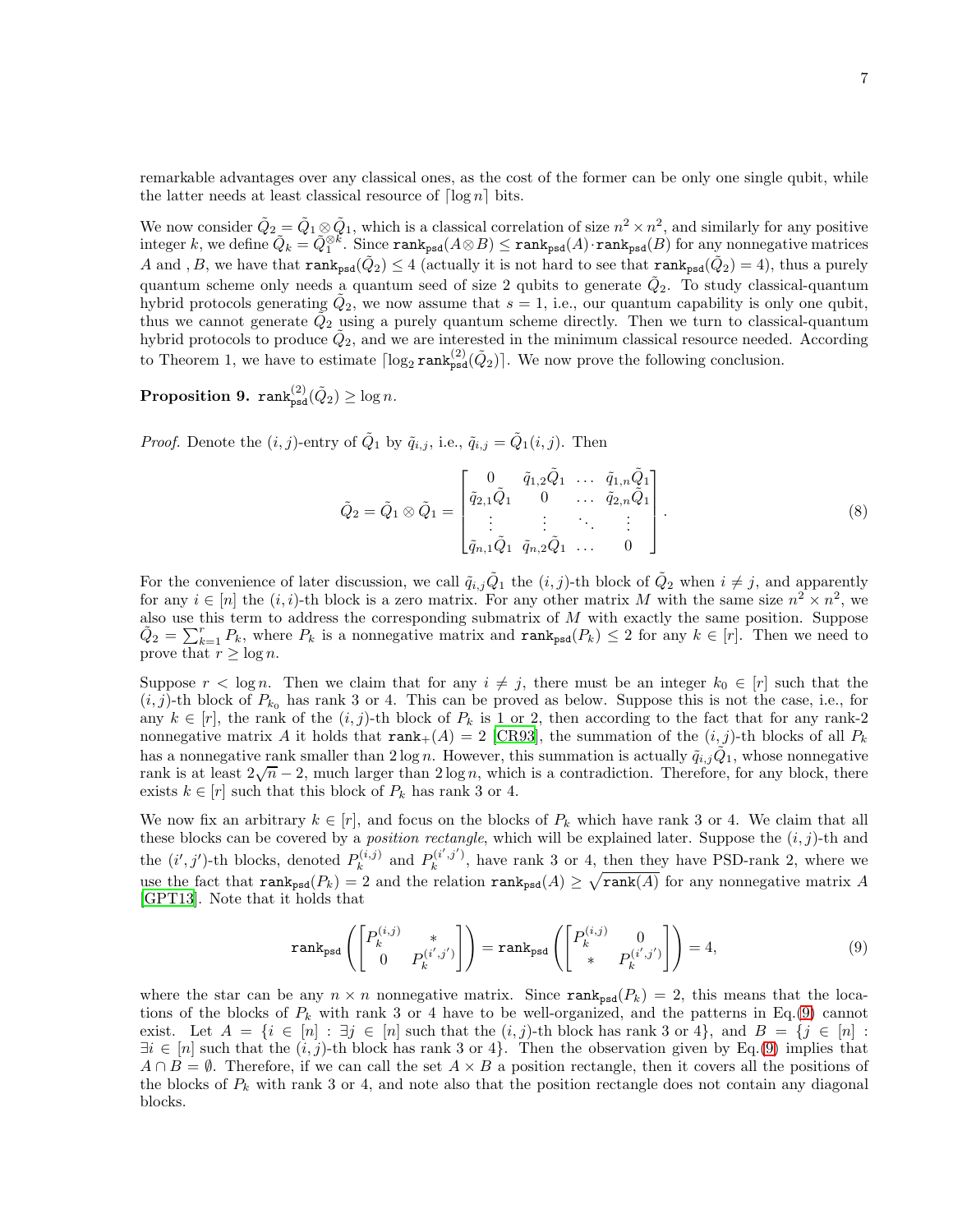We now consider the corresponding position rectangles for all  $P_k$ . It can be seen that these rectangles may have overlap, but they need to cover all the off-diagonal blocks of  $\tilde{Q}_2$ , because of the fact that for each off-diagonal block there exists a  $k_0 \in [r]$  such that the corresponding block of  $P_{k_0}$  has rank 3 or 4. Therefore,  $r$  should be at least the minimum number of monochromatic-1 rectangles needed to cover all the 1s in the communication matrix of the inequality function, which means  $r \ge \log n$  [\[KN97\]](#page-11-17). This is contradicted to the assumption  $r < \log n$ . This completes the proof. assumption  $r < \log n$ . This completes the proof.

Therefore, to compensate the single-qubit shortage of quantum resource in generating  $\tilde{Q}_2,$  one has to consume classical resource of  $\log \log n$  bits roughly, even with the quantum capability of one qubit. Note that here n could be any positive integer, making a sharp difference from the example in Eq.[\(3\)](#page-3-0).

In fact, using the similar technique, we can strengthen the conclusion in the following two different ways. These facts on  $\tilde{Q}_2$  clearly reveals the rich mathematical structure of classical-quantum hybrid protocols and  $k$ -block positive semi-definite rank. Indeed, the first corollary below shows that when  $n$  is large, even if the quantum capability is qutrit, i.e., only one dimension smaller than 2 qubits, any classical-quantum hybrid protocol that produces  $\tilde{Q}_2$  will need a large amount of classical resource.

Corollary 10.  $\text{rank}_{\text{psd}}^{(3)}(\tilde{Q}_2) \ge \log n$ .

*Proof.* The proof is almost the same with the previous proposition, except that now the blocks  $P_k^{(i,j)}$  $\boldsymbol{h}^{(i,j)}$  and  $P_k^{(i',j')}$  $\mathbb{R}^{(i,j)}$  introduced above can have PSD-rank 2 or 3, but the patterns in Eq.[\(9\)](#page-6-0) still cannot exist. Therefore, the proof still works.  $\Box$ 

At the same time, the following corollary implies that for any positive integer k, there always exist classical correlations P such that the cost of a purely quantum scheme to sample P is  $k$  qubits, but if the quantum capacity is  $k - 1$  qubits, i.e., a shortage of one single qubit for a purely quantum scheme, then in any classical-quantum hybrid protocol sampling P a large amount of classical resource has to be needed.

Corollary 11. For any positive integer  $k \geq 2$ ,  $\text{rank}_{\text{psd}}^{(2^{k-1})}(\tilde{Q}_k) \geq \log n$ .

*Proof.* We prove it by induction. First, according to Proposition [9,](#page-6-1) we know that it is true when  $k = 2$ . We suppose it holds when  $k = i_0$ , i.e.,  $\text{rank}_{\text{psd}}^{(2^{i_0}-1)}(\tilde{Q}_{i_0}) \geq \log n$ , and we now focus on  $\text{rank}_{\text{psd}}^{(2^{i_0})}(\tilde{Q}_{i_0+1})$ . Since  $\tilde{Q}_{i_0+1}$  can be expressed in a similar way as Eq.[\(8\)](#page-6-2), for convenience we also use the term of the  $(i, j)$ -th block to address the corresponding submatrix, except that now it is not  $\tilde{q}_{i,j}\tilde{Q}_1$ , but  $\tilde{q}_{i,j}\tilde{Q}_{i_0}$ . Again we suppose  $\tilde{Q}_{i_0+1} = \sum_{k=1}^r P_k$ , where  $P_k$  is a nonnegative matrix and  $\text{rank}_{\text{psd}}(P_k) \leq 2^{i_0}$  for any  $k \in [r]$ . And we need to prove that  $r \geq \log n$ .

Suppose  $r < \log n$ . Then for any  $i \neq j$ , there must be an integer  $k_0 \in [r]$  such that the  $(i, j)$ -th block of  $P_{k_0}$ , denoted  $P_{k_0}^{(i,j)}$  $b_{k_0}^{(i,j)}$ , has PSD-rank larger than  $2^{i_0-1}$ . If this is not true, then  $\sum_{k=1}^r P_k^{(i,j)}$  $\mathbf{k}^{(i,j)}$ , which is actually  $\tilde{q}_{i,j}\tilde{Q}_{i_0}$ , can be a summation of  $r < \log n$  nonnegative matrices with each having PSD-rank not larger than  $2^{i_0-1}$ , contradicted with the assumption that  $\text{rank}_{\text{psd}}^{(2^{i_0-1})}(\tilde{Q}_{i_0}) \ge \log n$ .

Then again we fix a  $k \in [r]$  and look at the blocks of  $P_k$  with PSD-rank larger than  $2^{i_0-1}$ . By a similar observation as Eq.[\(9\)](#page-6-0), we know that these special blocks of  $P_k$  also appear in a similar pattern as the blocks with rank 3 or 4 in the case of  $\tilde{Q}_2$ , and their positions can also covered by a position rectangle. Therefore, a similar argument proves that we must have  $r \geq \log n$ .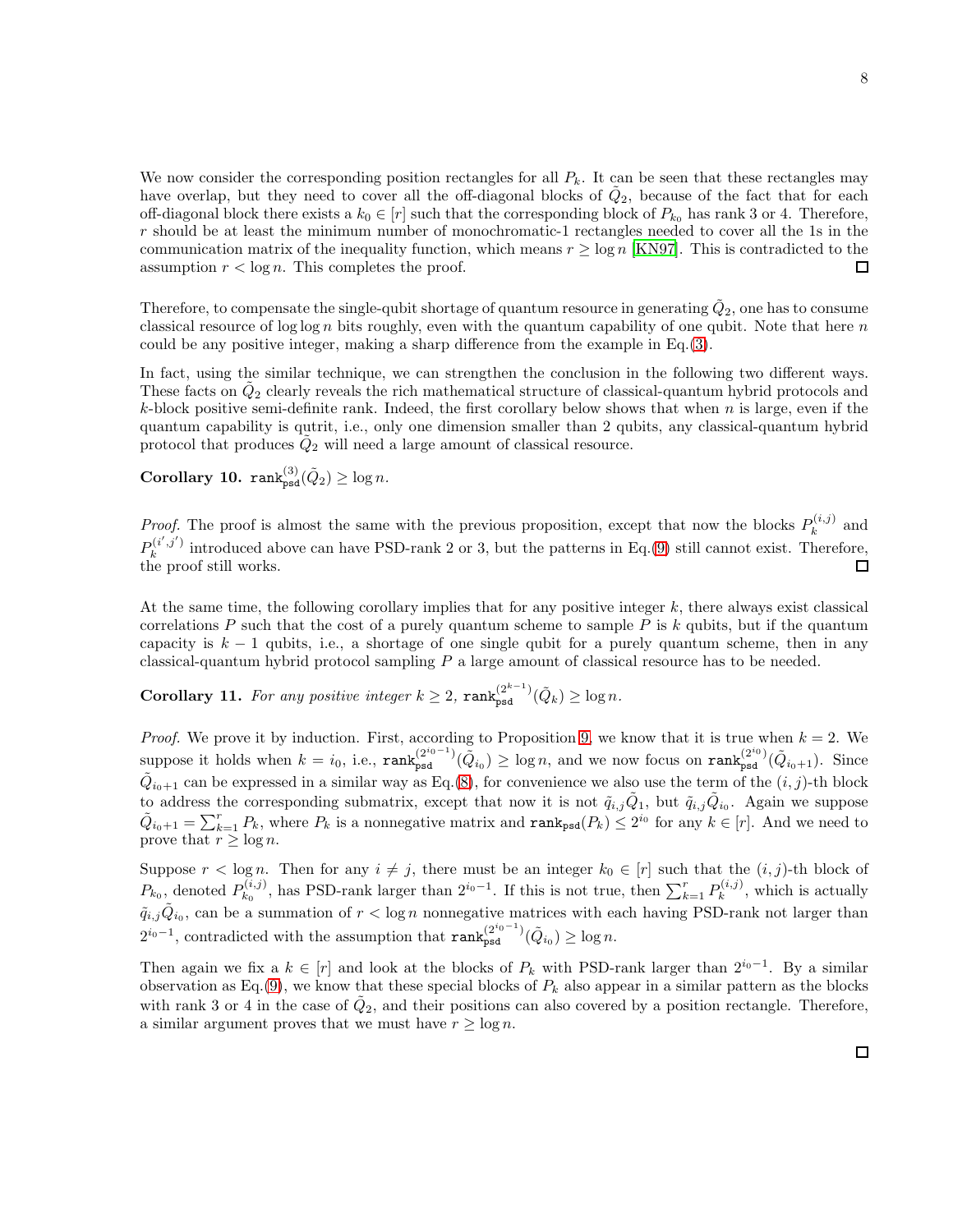#### B. The quantum-classical hybrid

In classical-quantum hybrid protocols, the major restriction on exploiting quantum power is the size of available quantum states. Within the quantum capability, we have the freedom to control and manipulate any quantum state. Particularly, when producing a classical correlation, with respect to the classical sampling result i in the first stage, we are able to ask for any corresponding quantum state  $\rho_i$ . However, sometimes this kind of freedom is still expensive to us. For this, we now consider a new hybrid protocol with more rigorous restrictions, that is, only one quantum state independent of classical messages is available for the players, and thus the classical-quantum hybrid protocols introduced above do not work any more. Since the quantum state is fixed, we can choose its preparation as the first action, and hence call the new protocol a quantum-classical hybrid one.

Given one single copy of shared quantum state, say  $\rho$ , one may think of utilizing it in the following natural way: Based on the shared state, Alice and Bob produce a classical correlation  $P'$ . After sampling x' and y' according to P', both of them make two proper local classical samplings accordingly, then give their outputs  $x$  and  $y$ , hoping that the final output is exactly distributed corresponding to the target  $P$ . However, it can be argued that, this is not possible in general. Indeed, since the second stage is a classical local sampling for each party, each operation can be regarded as a special form of quantum operation. Then if the above protocol is possible, each party can merge this special quantum operation into the local quantum operation he/she performs when producing P', resulting in a valid composite quantum operation. Therefore, based on the original seed quantum state of size s, Alice and Bob is able to generate  $P$  directly, which is a contradiction.

Due to this observation, one may wonder, with such a rigourous restriction on quantum resource available, whether quantum can make essential contributions or not in this task? It turns out the answer to this question is again affirmative. To explain why this is the case, we first recall two useful facts.

First, if we choose all bipartite quantum states  $\rho_i$  involved in a classical-quantum hybrid protocol to be pure, we still have the same power in generating classical correlations, even if the quantum capability is unchanged [\[SVW16\]](#page-11-18). Second, we also need the following well-known result by Nielsen.

<span id="page-8-0"></span>Fact 12. [\[Nie99](#page-11-19)]  $|\Psi\rangle$  and  $|\Phi\rangle$  are two d  $\times$  d bipartite pure quantum states, and  $\lambda_{\Psi}$  and  $\lambda_{\Phi}$  are the vectors of their Schmidt coefficients respectively. Then  $|\Psi\rangle$  can be transformed to  $|\Phi\rangle$  using local operations and classical communication (LOCC) if and only if  $\lambda_{\Psi}$  is majorized by  $\lambda_{\Phi}$ .

Suppose  $\lambda_{\Psi} = (\lambda_{\Psi,1}, ..., \lambda_{\Psi,d})$  and  $\lambda_{\Phi} = (\lambda_{\Phi,1}, ..., \lambda_{\Phi,d})$  are real d-dimensional vectors. We say  $\lambda_{\Psi}$  is majorized by  $\lambda_{\Phi}$  if for any  $k \in [d]$ , i.e.,

$$
\sum_{i=1}^k \lambda_{\Psi,i}^\downarrow \leq \sum_{i=1}^k \lambda_{\Phi,i}^\downarrow,
$$

with equality holding when  $k = d$ , and here the  $\downarrow$  indicates the descending order of the eigenvalues.

For example, if Alice and Bob share s Einstein-Podolsky-Rosen (EPR) pairs, i.e., a pair of qubits which are in a maximally entangled state, then as a whole bipartite pure state the corresponding vector of Schmidt coefficients is  $\lambda_{s-EPR} = (2^{-s}, 2^{-s}, ..., 2^{-s})$ . Then, for any  $2^s \times 2^s$  pure quantum state  $|\Phi\rangle$ , it is easy to check that  $\lambda_{s-EPR}$  is majorized by  $\lambda_{\Phi}$ .

With the above two facts, we can design a quantum-classical hybrid protocol to generate a target classical correlation  $P$  as below. Suppose that an optimal classical-quantum hybrid protocol that generates  $P$  corresponds to a decomposition  $P = \sum_{i \in I} p_i P_i$ , and for any  $i \in I$ ,  $P_i$  can be produced quantumly using a bipartite quantum state  $\rho_i$  within quantum capability s. According to the above discussion, we can assume that all  $\rho_i$  are pure. Then in a quantum-classical hybrid protocol, Alice and Bob first share s EPR pairs, which is within quantum capability. Next they sample an integer  $i \in I$  classically with respect to the distribution  ${p_i}$ . After obtaining shared i, they transform the s EPR pairs into  $\rho_i$  using LOCC. According to Fact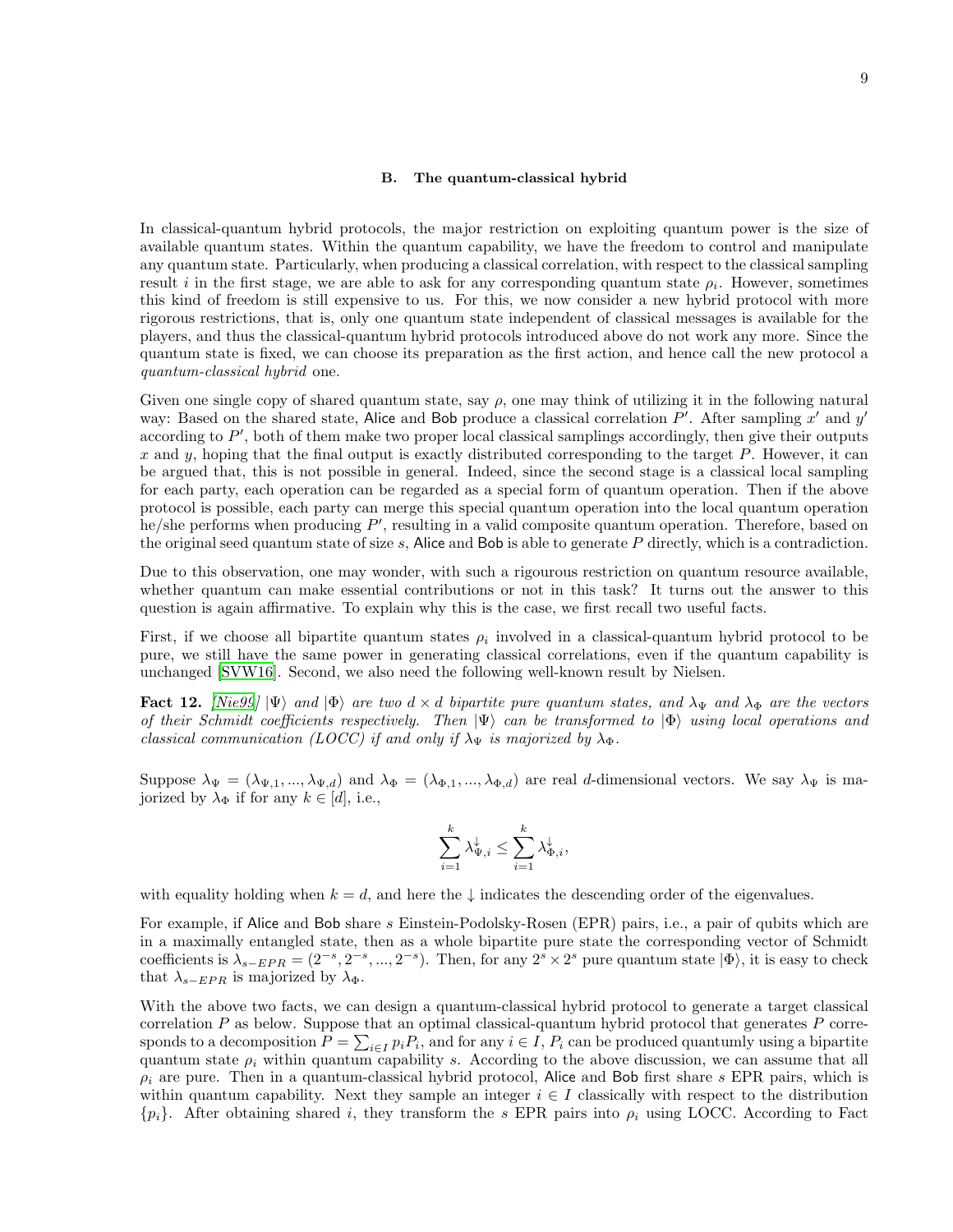[12,](#page-8-0) this can be fulfilled with certainty, though needs some classical communication. Then they are able to sample  $P_i$  by performing local quantum operations on  $\rho_i$ . It is not hard to see that the overall output will be exactly a sampling of  $P$ , as in a classical-quantum hybrid protocol.

It can be seen that the resource consumptions in a quantum-classical hybrid protocol are quite similar with those in the corresponding classical-quantum hybrid protocol, except some extra classical communication is needed in the part that transforms s EPR pairs into  $\rho_i$ , which turns out to be at most  $2^s - 1$  bits [\[Nie99\]](#page-11-19). Therefore, we have the following conclusion.

**Proposition 13.** Suppose P is a classical correlation with  $\text{rank}_{psd}(P) > 2^s$ , where s is the quantum capability. Then the classical communication needed in a quantum-classical hybrid protocol to sample P is at most  $\lceil \log_2 \texttt{rank}_{\texttt{psd}}^{(2^s)}(P) \rceil + 2^s - 1 \; \textit{bits.}$ 

Consider the facts that for state-of-the-art technology s is still quite small, and that classical communication is relatively cheap, the performance of a quantum-classical hybrid protocol is comparable with that of the corresponding classical-quantum protocol, though it suffers from more rigorous restriction to access quantum resource.

# III. THE ADVANTAGES OF SHARED ENTANGLEMENT OVER SHARED RANDOMNESS IN COMMUNICATION COMPLEXITY

As mentioned before, in communication complexity theory a fundamental open problem is to exhibit and prove the advantages of shared entanglement over shared randomness in computing boolean functions. Though hybrid protocols for generating classical correlations deal with a different and simpler task, they provide us an angle to look into the advantages of shared entanglement over shared randomness in communication protocols.

For this, we now consider and compare the following two specific settings. The mission is still sampling a classical correlation P. In the two settings, Alice and Bob first share two different resources of a same size respectively: one is entangled quantum state, and the other is public randomness. We set the amount of shared resources in such a way that to fulfill the task, they may need more computational resource, which we suppose to be quantum communication. Therefore, we can see that one of the two settings is actually a purely quantum protocol, while the other is a classical-quantum hybrid protocol. We compare the amount of quantum communication needed in the second stage. Clearly, this is a reasonable way to compare the computational power of the shared entanglement and public randomness involved in the first stage.

More specifically, suppose  $P \in \mathbb{R}^{n \times m}_{+}$  is the target classical correlation. And we let the common size of the initial shared resources be  $\lceil \log_2 \text{rank}_{\text{psd}}(P) \rceil$  bits or qubits. Then in the purely quantum protocol, the quantum communication needed in the second stage is zero, as the shared quantum state in the first stage is already sufficient to sample P. As a result, to compare the two settings, the remaining problem is estimating how much quantum communication is needed in classical-quantum hybrid protocols. For convenience, we denote this quantity by t qubits.

We immediately have two trivial lower and upper bounds for t. First, if  $\text{rank}_{\text{psd}}(P) < \text{rank}_{+}(P)$ , which is usually the case, then  $t > 0$ . Second, Alice and Bob can choose to throw away the shared randomness and generate P from scratch in the second stage, and the corresponding cost is  $\lceil \log_2 \text{rank}_{\text{psd}}(P) \rceil$  qubits. Therefore, it holds that

<span id="page-9-0"></span>
$$
t \leq \lceil \log_2 \text{rank}_{\text{psd}}(P) \rceil. \tag{10}
$$

Actually, we can prove the following result, which provides a nontrivial lower bound for t.

**Lemma 14.** In a classical-quantum hybrid protocol that generates  $P \in \mathbb{R}_+^{n \times m}$ , suppose the costs of the first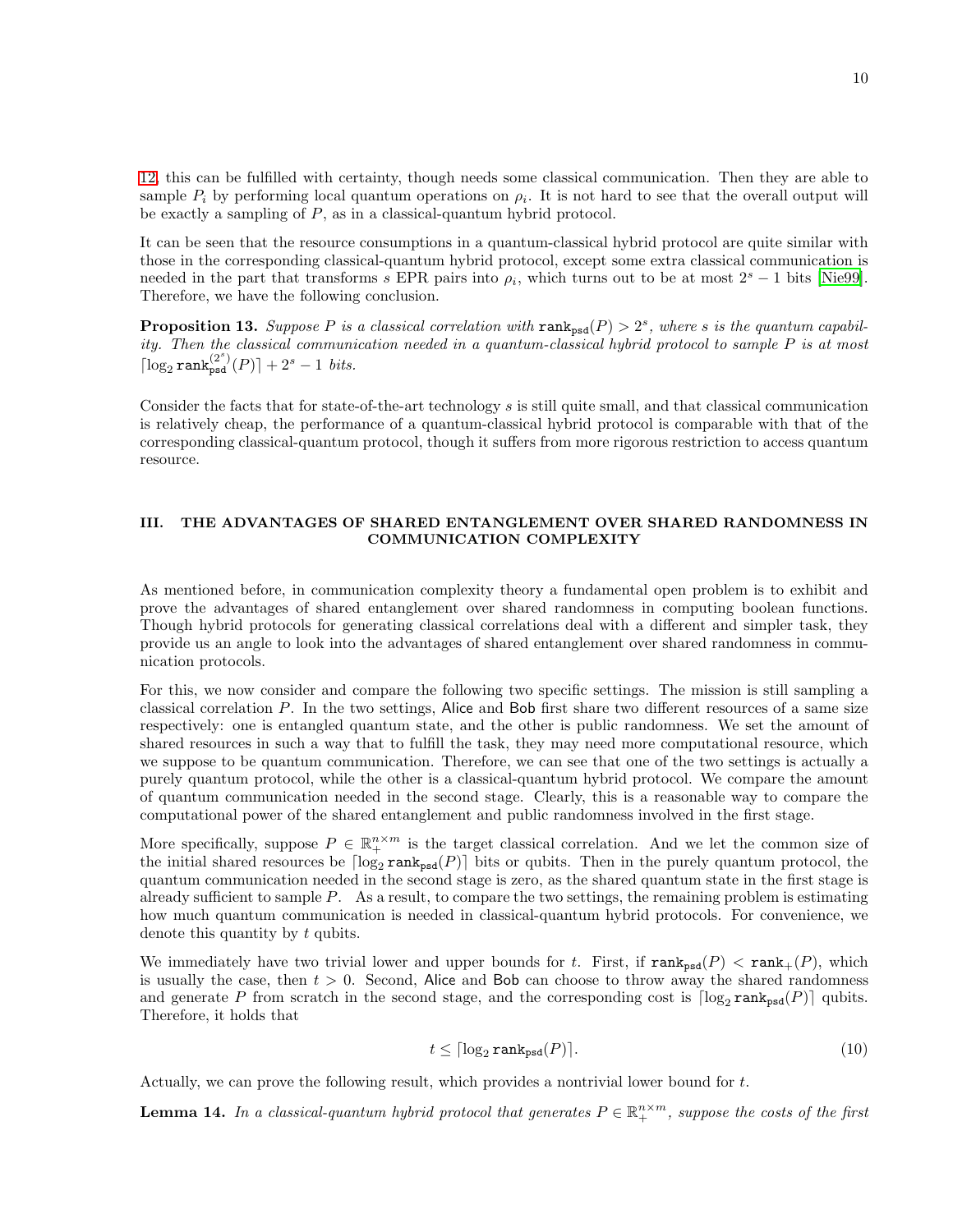and the second stages are c bits and s qubits respectively. Then it holds that

$$
2s + c \ge \lceil \log_2 \text{rank}(P) \rceil. \tag{11}
$$

*Proof.* According to the structures of classical-quantum hybrid protocols, we have  $P = \sum_{i=1}^{2^c} P_i$ , and  $rank_{psd}(P_i) \leq 2^s$  for any  $i \in [2^c]$ . Then using the relation  $rank_{psd}(A) \geq \sqrt{rank(A)}$  for any nonnegative matrix A, it holds that  $\text{rank}(P_i) \leq 2^{2s}$ . In the meanwhile, we also have that

$$
\operatorname{rank}(P) \le \sum_{i=1}^{2^c} \operatorname{rank}(P_i) \le 2^{2s+c},\tag{12}
$$

which concludes the proof.

Recall that in our setting we set c to be  $\lceil \log_2 \text{rank}_{\text{psd}}(P) \rceil$ , hence the above lemma implies the following fact.

## <span id="page-10-0"></span>Corollary 15.

$$
t \ge \frac{1}{2} \left( \lceil \log_2 \operatorname{rank}(P) \rceil - \lceil \log_2 \operatorname{rank}_{\rm psd}(P) \rceil \right). \tag{13}
$$

Note that there exists nontrivial nonnegative matrices P such that  $\text{rank}_{psd}(P) = \sqrt{\text{rank}(P)}$  [\[LWdW17](#page-11-20)]. If we choose such  $P$  as our target classical correlation, the result given by Corollary [15](#page-10-0) is actually

$$
t \ge \frac{1}{2} \lceil \log_2 \text{rank}_{\text{psd}}(P) \rceil. \tag{14}
$$

This indicates that the trivial upper bound in Eq.[\(10\)](#page-9-0) can be tight up to a factor  $1/2$ .

## IV. CONCLUSION

Motivated by the fact that the scale of near-term quantum computing is quite limited, in this paper we proposal two kinds of hybrid protocols that combine classical power and quantum power to generate largescale classical correlations. By looking into the connections between these two models, we show that their performances are close, thus we can choose to focus on the more flexible one of them, i.e., the model of classical-quantum hybrid protocols. Particularly, we show that this kind of protocols can be fully characterized by the new concepts of k-block positive semi-definite rank and k-block positive semi-definite factorization that we proposed. By specific examples, we show that hybrid protocols have rich mathematical structures, which, from two different viewpoints, indicate the remarkable quantum advantages in generating classical correlations. Indeed, we witness the cases where in order to compensate the shortage of single-qubit quantum resource, a large amount of classical resource has to be consumed. In the meanwhile, by comparing two specific settings with the same amount but different kinds of beforehand shared resources, we may gain a better understanding of the different power of shared entanglement and public randomness in communication complexity theory.

### Acknowledgments

We thank Xun Gao and Zhengfeng Ji for helpful comments. X.L. and Z.W. are supported by the National Key R&D Program of China, Grant No. 2018YFA0306703 and the start-up funds of Tsinghua University, Grant

 $\Box$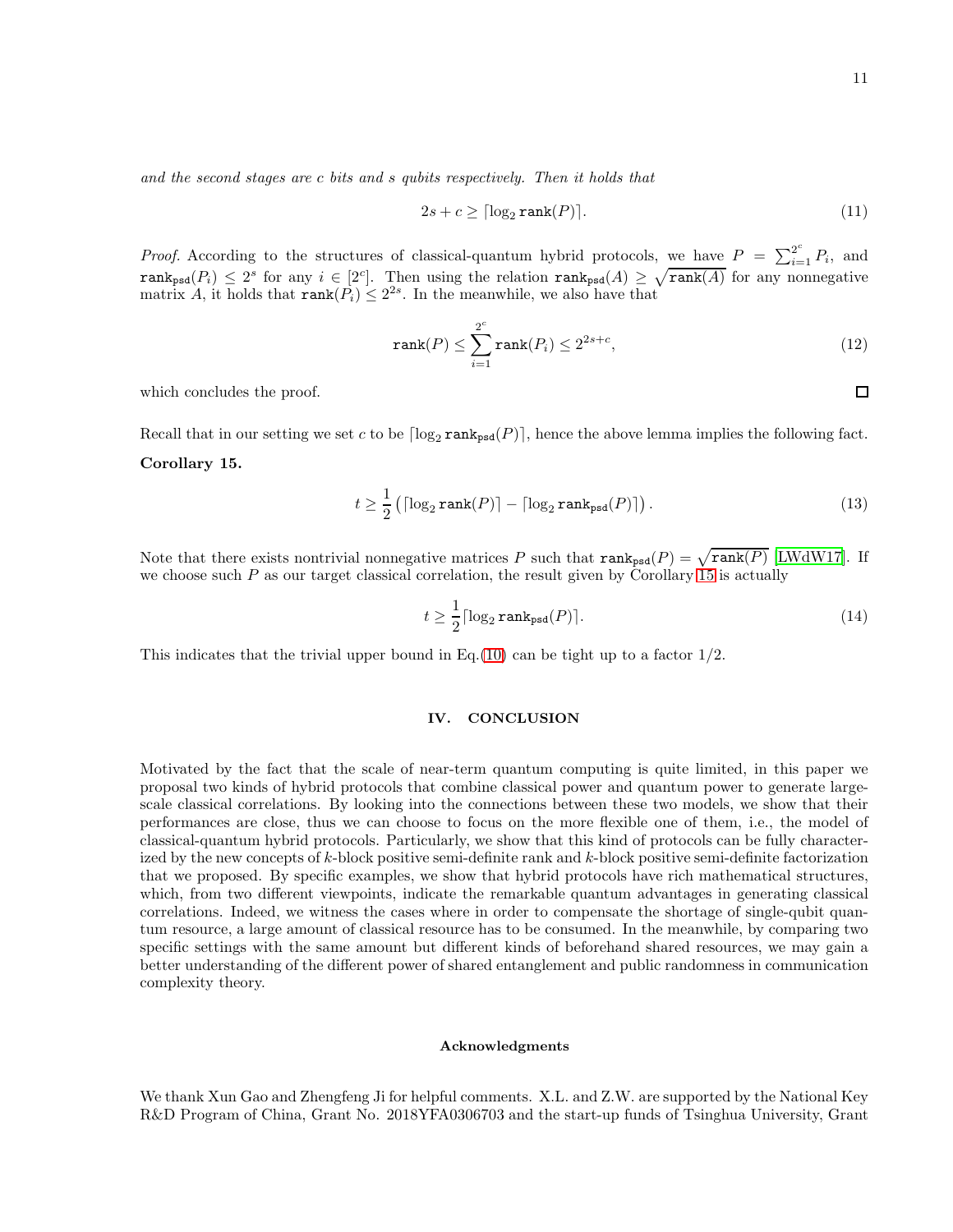No. 53330100118. This work has been supported in part by the Zhongguancun Haihua Institute for Frontier Information Technology. P.Y. is supported by the National Key R&D Program of China 2018YFB1003202, National Natural Science Foundation of China (Grant No. 61972191), the Fundamental Research Funds for the Central Universities 0202/14380068, a China Youth 1000-Talent grant and Anhui Initiative in Quantum Information Technologies Grant No. AHY150100.

- <span id="page-11-4"></span>[AAB<sup>+</sup>19] Frank Arute, Kunal Arya, Ryan Babbush, Dave Bacon, Joseph C Bardin, Rami Barends, Rupak Biswas, Sergio Boixo, Fernando GSL Brandao, David A Buell, et al. Quantum supremacy using a programmable superconducting processor. *Nature*, 574(7779):505–510, 2019.
- <span id="page-11-8"></span>[BBC<sup>+</sup>93] Charles H Bennett, Gilles Brassard, Claude Crépeau, Richard Jozsa, Asher Peres, and William K Wootters. Teleporting an unknown quantum state via dual classical and einstein-podolsky-rosen channels. *Physical review letters*, 70(13):1895, 1993.
- <span id="page-11-10"></span>[BFL91] László Babai, Lance Fortnow, and Carsten Lund. Non-deterministic exponential time has two-prover interactive protocols. *Computational complexity*, 1(1):3–40, 1991.
- <span id="page-11-7"></span>[CB97] Richard Cleve and Harry Buhrman. Substituting quantum entanglement for communication. *Phys. Rev. A*, 56(2):1201–1204, 1997.
- <span id="page-11-15"></span>[CR93] Joel E Cohen and Uriel G Rothblum. Nonnegative ranks, decompositions, and factorizations of nonnegative matrices. *Linear Algebra and its Applications*, 190:149–168, 1993.
- <span id="page-11-3"></span>[FGP<sup>+</sup>15] Hamza Fawzi, Jo˜ao Gouveia, Pablo A Parrilo, Richard Z Robinson, and Rekha R Thomas. Positive semidefinite rank. *Mathematical Programming*, 153(1):133–177, 2015.
- <span id="page-11-2"></span>[FMP<sup>+</sup>12] Samuel Fiorini, Serge Massar, Sebastian Pokutta, Hans Raj Tiwary, and Ronald De Wolf. Linear vs. semidefinite extended formulations: exponential separation and strong lower bounds. In *Proceedings of the forty-fourth annual ACM symposium on Theory of computing*, pages 95–106, 2012.
- [Gav20] Dmitry Gavinsky. Bare quantum simultaneity versus classical interactivity in communication complexity. In *Proceedings of the 52nd Annual ACM SIGACT Symposium on Theory of Computing*, STOC 2020, page 401C411, New York, NY, USA, 2020. Association for Computing Machinery.
- <span id="page-11-16"></span>[GPT13] Joao Gouveia, Pablo A Parrilo, and Rekha R Thomas. Lifts of convex sets and cone factorizations. *Mathematics of Operations Research*, 38(2):248–264, 2013.
- <span id="page-11-13"></span>[Hru12] Pavel Hrubeˇs. On the nonnegative rank of distance matrices. *Information Processing Letters*, 112(11):457– 461, 2012.
- <span id="page-11-9"></span>[JNV<sup>+</sup>20] Zhengfeng Ji, Anand Natarajan, Thomas Vidick, John Wright, and Henry Yuen. MIP<sup>∗</sup> = RE. *arXiv preprint arXiv:2001.04383*, 2020.
- <span id="page-11-0"></span>[JSWZ13] Rahul Jain, Yaoyun Shi, Zhaohui Wei, and Shengyu Zhang. Efficient protocols for generating bipartite classical distributions and quantum states. *IEEE Transactions on Information Theory*, 59(8):5171–5178, 2013.
- <span id="page-11-1"></span>[JWYZ17] Rahul Jain, Zhaohui Wei, Penghui Yao, and Shengyu Zhang. Multipartite quantum correlation and communication complexities. *Computational Complexity*, 26:199, 2017.
- <span id="page-11-17"></span>[KN97] Eyal Kushilevitz and Noam Nisan. *Communication complexity*. Cambridge University Press, 1997.
- <span id="page-11-12"></span>[LC10] Matthew M Lin and Moody T Chu. On the nonnegative rank of euclidean distance matrices. *Linear algebra and its applications*, 433(3):681–689, 2010.
- [LS09] Troy Lee and Adi Shraibman. *Lower Bounds in Communication Complexity*. Now Publishers Inc., Hanover, MA, USA, 2009.
- <span id="page-11-20"></span>[LWdW17] Troy Lee, Zhaohui Wei, and Ronald de Wolf. Some upper and lower bounds on psd-rank. *Mathematical programming*, 162(1-2):495–521, 2017.
- <span id="page-11-6"></span>[New91] Ilan Newman. Private vs. common random bits in communication complexity. *Information Processing Letters*, 39(2):67 – 71, 1991.
- <span id="page-11-19"></span>[Nie99] Michael A Nielsen. Conditions for a class of entanglement transformations. *Physical Review Letters*, 83(2):436, 1999.
- <span id="page-11-5"></span>[Pre18] John Preskill. Quantum computing in the nisq era and beyond. *Quantum*, 2:79, 2018.
- <span id="page-11-14"></span>[Shi19] Yaroslav Shitov. Euclidean distance matrices and separations in communication complexity theory. *Discrete & Computational Geometry*, 61(3):653–660, 2019.
- <span id="page-11-18"></span>[SVW16] Jamie Sikora, Antonios Varvitsiotis, and Zhaohui Wei. Minimum dimension of a hilbert space needed to generate a quantum correlation. *Physical Review Letters*, 117(6):060401, 2016.
- <span id="page-11-11"></span>[Yao79] Andrew Chi-Chih Yao. Some complexity questions related to distributive computing (preliminary report). In *Proceedings of the eleventh annual ACM symposium on Theory of computing*, pages 209–213, 1979.